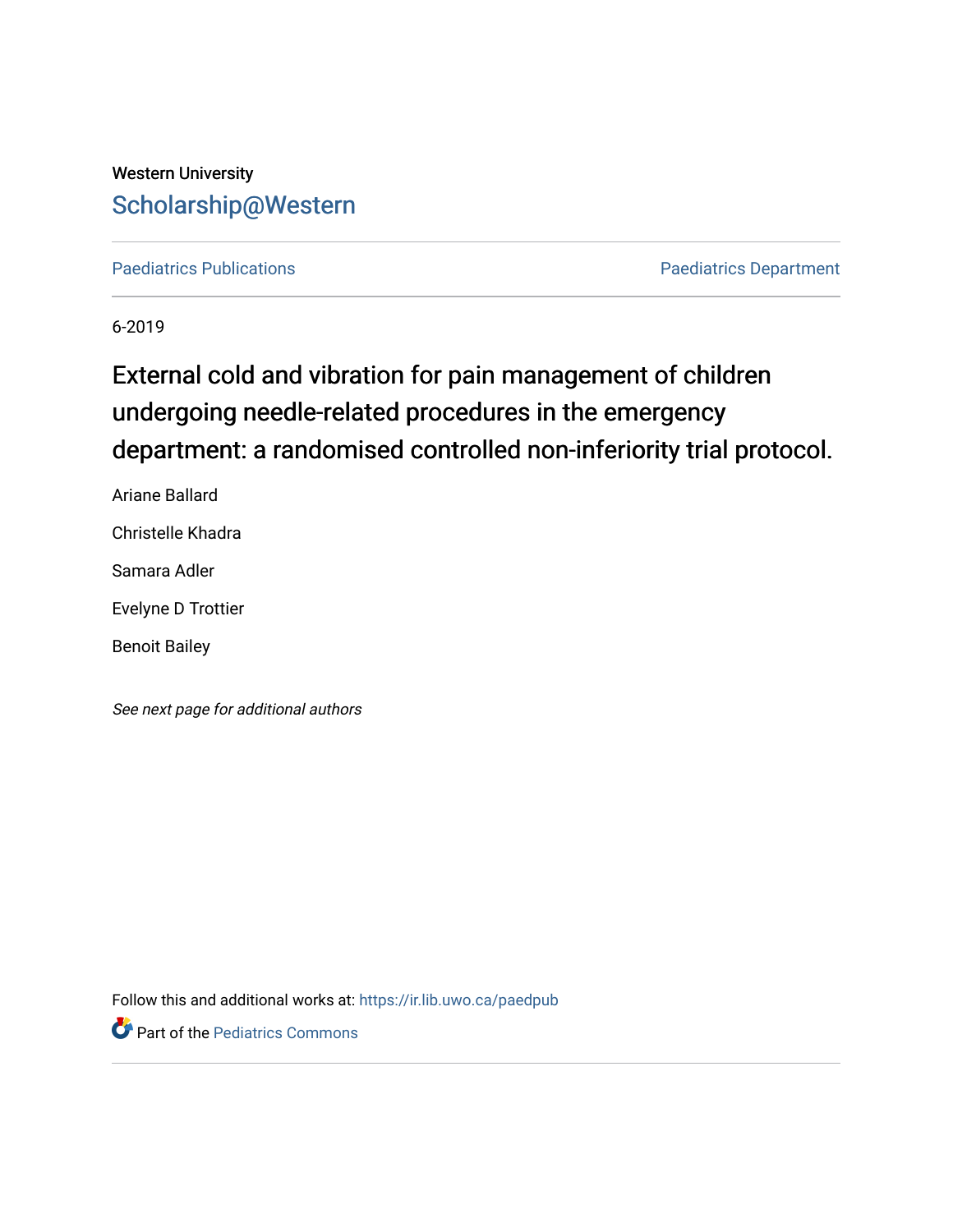# Authors

Ariane Ballard, Christelle Khadra, Samara Adler, Evelyne D Trottier, Benoit Bailey, Naveen Poonai, Jean Théroux, and Sylvie Le May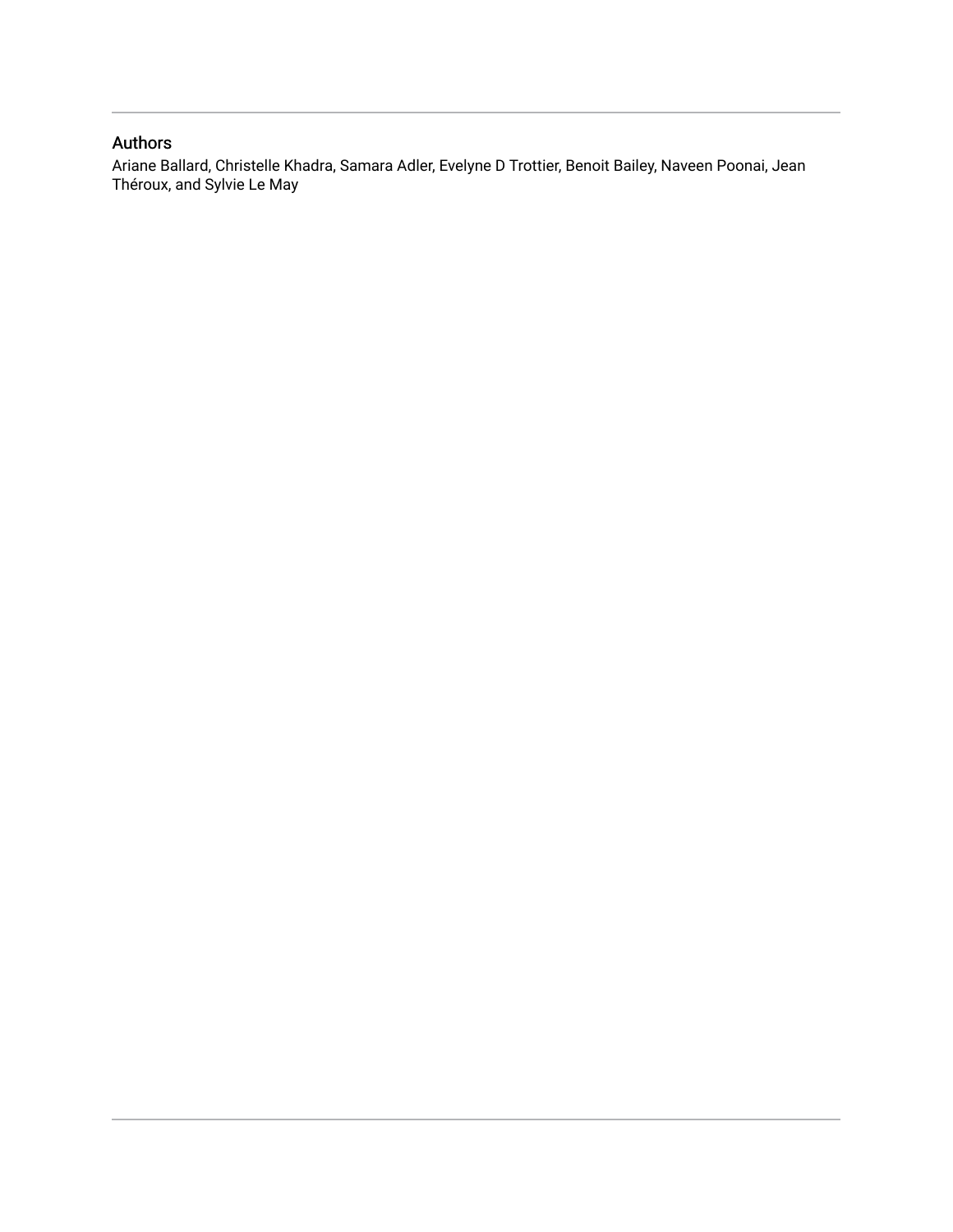# **External cold and vibration for pain management of children undergoing needle-related procedures in the emergency department: a randomised controlled non-inferiority trial protocol**

Ariane Ballard,<sup>1,2</sup> Christelle Khadra,<sup>1,2</sup> Samara Adler,<sup>3</sup> Evelyne D Trottier,<sup>4</sup> Benoit Bailey,<sup>4</sup> Naveen Poonai,<sup>5,6,7</sup> Jean Théroux,<sup>8</sup> Sylvie Le May<sup>1,2</sup>

**To cite:** Ballard A, Khadra C, Adler S, *et al*. External cold and vibration for pain management of children undergoing needle-related procedures in the emergency department: a randomised controlled non-inferiority trial protocol. *BMJ Open* 2019;9:e023214. doi:10.1136/ bmjopen-2018-023214

► Prepublication history for this paper is available online. To view these files, please visit the journal online [\(http://dx.doi.](http://dx.doi.org/10.1136/bmjopen-2018-023214) [org/10.1136/bmjopen-2018-](http://dx.doi.org/10.1136/bmjopen-2018-023214) [023214\)](http://dx.doi.org/10.1136/bmjopen-2018-023214).

Received 26 March 2018 Revised 28 August 2018 Accepted 20 September 2018



© Author(s) (or their employer(s)) 2019. Re-use permitted under CC BY-NC. No commercial re-use. See rights and permissions. Published by BMJ.

For numbered affiliations see end of article.

# Correspondence to

Ariane Ballard; ariane.ballard@hotmail.com **ABSTRACT** 

Introduction Needle-related procedures are considered as the most important source of pain and distress in children in hospital settings. Considering the physiological and psychological consequences that could result from these procedures, management of pain and distress through pharmacological and non-pharmacological methods is essential. Therefore, it is important to have interventions that are rapid, easy-to-use and likely to be translated into clinical practice for routine use. The aim of this study will be to determine whether a device combining cold and vibration (Buzzy) is non-inferior to a topical anaesthetic (liposomal lidocaine 4% cream) for pain management of children undergoing needle-related procedures in the emergency department.

Methods and analysis This study will be a randomised controlled non-inferiority trial comparing the Buzzy device to liposomal lidocaine 4% cream for needle-related pain management. A total of 346 participants will be randomly assigned in a 1:1 ratio to one of the two study groups. The primary outcome will be the mean difference in pain intensity between groups during needle-related procedures. A noninferiority margin of 0.70 on the Color Analogue Scale will be considered. A Non-inferiority margin of 0.70 on the Color Analogue Scale will be considered. The secondary outcomes will be the level of distress during the procedure, the success of the procedure at first attempt, the occurrence of adverse events, the satisfaction of both interventions and the memory of pain 24hours after the procedure. The primary outcome will be assessed for non-inferiority and the secondary outcomes for superiority.

Ethics and dissemination This study protocol was reviewed and approved by the institutional review board of the study setting. Findings of this trial will be disseminated via peerreviewed publications and conference presentations. Trial registration number <NCT02616419>.

# **INTRODUCTION** Background and rationale

Needle-related procedures, such as venipunctures and intravenous catheter insertions, are considered as the most important source

# Strengths and limitations of this study

- ► This is the first study to assess the efficacy of the Buzzy device in Canada.
- ► The large sample size of 346 participants will provide enough power to demonstrate the non-inferiority of the Buzzy device compared with a topical anaesthetic.
- $\blacktriangleright$  The non-inferiority margin is justified on both clinical and statistical grounds.
- ► This study presents potential clinical implications for nursing and medical practices in the emergency department.
- ► The main limitation of this trial is the impossibility to blind participants and personnel to intervention allocation.

of pain and distress in children in hospital settings.<sup>1-4</sup> The intensity of pain and distress caused by these procedures can vary from mild to moderate for some, while for others, it may be severe. $4\frac{4-7}{7}$  It is now recognised that even a such minor procedure, can result in numerous physiological, psychological and emotional consequences. $8 \frac{9}{9}$  Among these, needle phobia is the most important and prevalent one with more than 60% of children reporting an extreme fear of needles following a bad needle experience.<sup>10</sup> These children are more likely to report higher levels of pain and distress from subsequent procedures,  $^{11}$  12 and they can experience physiological symptoms, such as vasovagal reactions and an increased heart rate and blood pressure.<sup>[13 14](#page-9-5)</sup> Furthermore, they can also develop healthcare avoidance behaviours in adulthood, such as delays in care, non-compliance of immunisation requirements and avoidance of treat-ment.<sup>[10 14](#page-9-3)</sup> Consequently, nurses play a critical role in the assessment and management of

**BMI**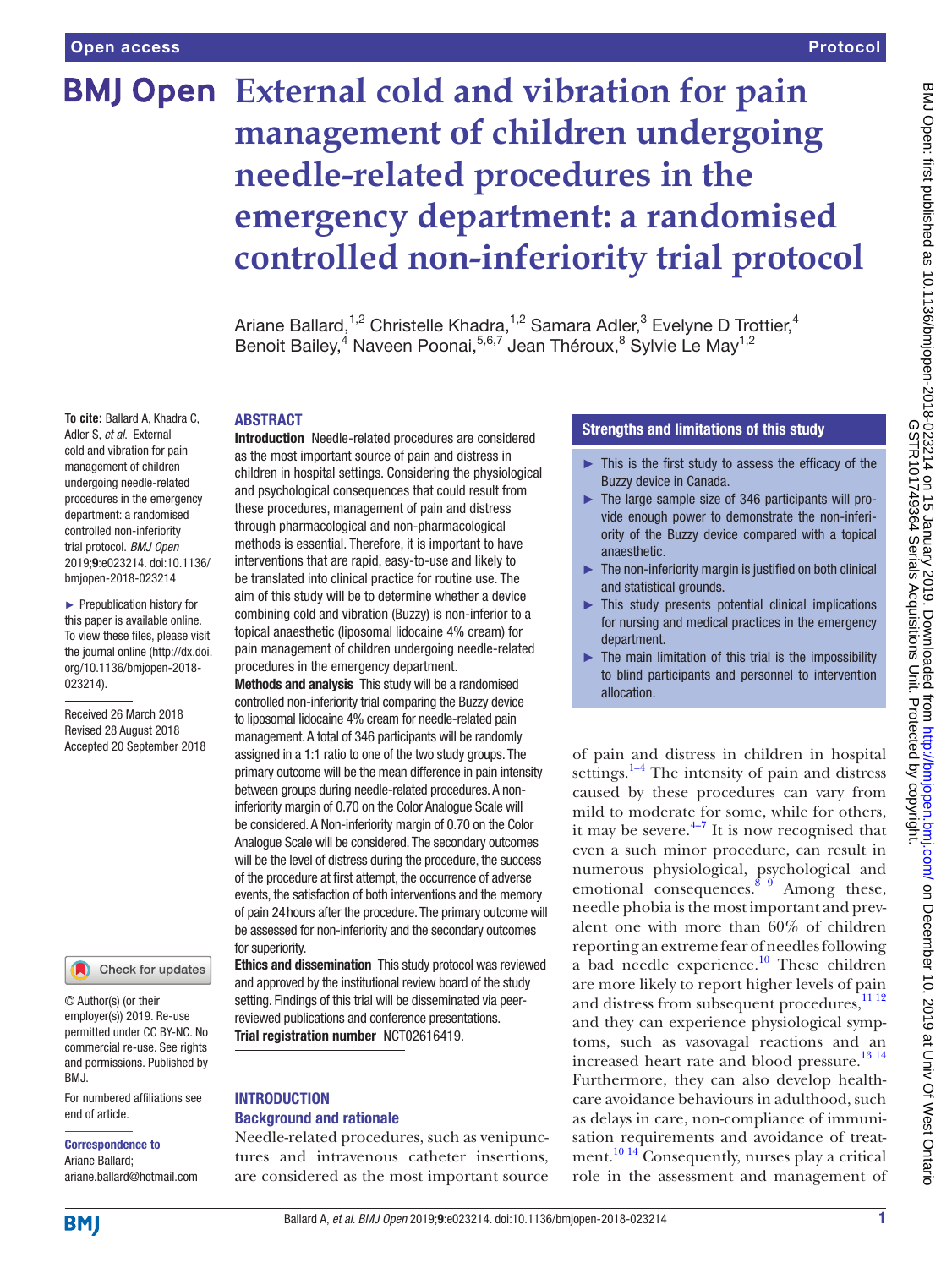children's pain and distress, and the use of pharmacological and non-pharmacological interventions must be an integrant part of nursing practice.<sup>15</sup>

Procedural pain management represents a major challenge for nurses, specifically for those working in the emergency department (ED). Consequently, children are at high risk for undertreatment of their pain during needle-related procedures.<sup>16</sup> Although healthcare professionals recognise the importance of providing adequate procedural pain management, it is still suboptimal.<sup>8 17-19</sup> Several studies have identified different barriers to using available pharmacological and non-pharmacological interventions for pain management in the  $ED.^{8\,17-19}$ Barriers most frequently identified by nurses are time constraints, heavy workload, staffing limitations, space limitations, lack of knowledge and interruptions in the continuity of care.<sup>15 20-22</sup>

Currently, the gold standard intervention for needle-related procedural pain is the application of a topical anaesthetic prior to the procedure and several systematic reviews and meta-analysis have demonstrated its efficacy.[23–26](#page-9-8) However, topical anaesthetics require an application time ranging from 30 min to 60min, making their implementation for routine use difficult in the rapid and busy setting of the ED.<sup>2728</sup> Indeed, a study led by Papa and Zempsky<sup>27</sup> showed that only 28% of ED nurses used a topical anaesthetic during painful procedures they reported that main barriers to using it were the onset of action of the drug, treatment delays caused by application time and the vasoconstriction of blood vessels[.27](#page-10-0) Consequently, topical anaesthetics do not seem to be an optimal intervention for procedural pain management in an acute care setting where time constraints represent an important challenge to adequate pain control.<sup>21 29</sup> In addition, they had a minimal side effect profile, including minor local reactions, such as mild irritation, redness, itching, oedema or rash of the skin site following the application in 25%–50% of cases[.24 25 29–31](#page-10-1)

Other pharmacological and non-pharmacological interventions have also been evaluated for their efficacy on children's pain management and distress during needle-related procedures. Among these, there are sweettasting solutions, $32 \frac{33}{20}$  needle-free injection systems,  $34 \frac{35}{20}$ vapocoolant sprays $^{36}$  and distraction.<sup>37</sup> 38 However, even if the efficacy of most of these interventions is well demonstrated, their use remains limited in clinical prac-tice.<sup>[15 20–22](#page-9-6)</sup> In fact, these interventions may require specific training for healthcare professionals, preparation time, or excessive cost, which represent barriers to their implementation in the fast-paced environment of the ED setting[.15 20–22](#page-9-6)

The limited applicability of both pharmacological and non-pharmacological interventions to manage procedural pain and distress in the ED setting demonstrates a need for innovation in this domain. The optimal intervention for needle-related procedural pain management in the ED would need to be rapid, easy-to-use and without side effects. To answer this problem, Dr Amy Baxter, an

emergency paediatrician and pain researcher in the USA, developed a pain blocker device called Buzzy (MMJ Labs, Atlanta, Georgia, USA) specifically for pain management of children undergoing needle-related procedures. The Buzzy is a bee-shaped device combining vibration (body of the bee) and cold (removable ice wings). $39$  The theoretical bases explaining the action of the device are the Gate Control Theory<sup>40</sup> and the diffuse noxious inhibitory control theory, which both involve modulation of the transmission of pain. $39$  Therefore, it is theorised that the simultaneous use of vibration and cold would provide optimal pain management.

To date, there have been some randomised controlled trials that have investigated the efficacy of the Buzzy device on pain management in children undergoing needle-related procedures in various medical settings.<sup>[41–49](#page-10-8)</sup> However, these studies present several limitations such as the absence of an active comparator, $41\frac{43\frac{44\frac{46}{48}}{46}}$  the lack of prior power analyses or sample size calculation,<sup>43 44</sup> lack or unclear allocation conceal-ment,<sup>[41–44 47 48](#page-10-8)</sup> among others. Of those studies, only two have been conducted in the ED setting,  $45\frac{45}{9}$  and none have been done in Canada. The Buzzy device seems to be a promising method to reduce and control procedural pain in the ED, and it would be interesting to determine if the it is at least as efficacious as a topical anaesthetic for pain management in children and adolescents during needle-related procedures.

# Study objectives

### Primary objective

To determine if a device combining cold and vibration (Buzzy) is non-inferior (no worse) to a topical anaesthetic (liposomal lidocaine 4% cream) for pain management in children undergoing needle-related procedures in the ED.

### Secondary objectives

To determine if, in comparison with a topical anaesthetic (liposomal lidocaine 4% cream), the Buzzy device will:

- ► Decrease the level of distress during the needle-related procedure.
- ► Improve the success of the needle-related procedure at first attempt.
- ► Decrease memory of pain 24hours after the needle-related procedure.

### Other secondary objectives

- ► To determine the occurrence of adverse events in each study group.
- To evaluate the satisfaction of parents, children and nurses regarding the use of the Buzzy device and the topical anaesthetic (liposomal lidocaine 4% cream).

# **METHOD**

This study protocol was developed in accordance with the Standard Protocol Items: Recommendations for Inter-ventional Trials recommendations.<sup>[50](#page-10-11)</sup>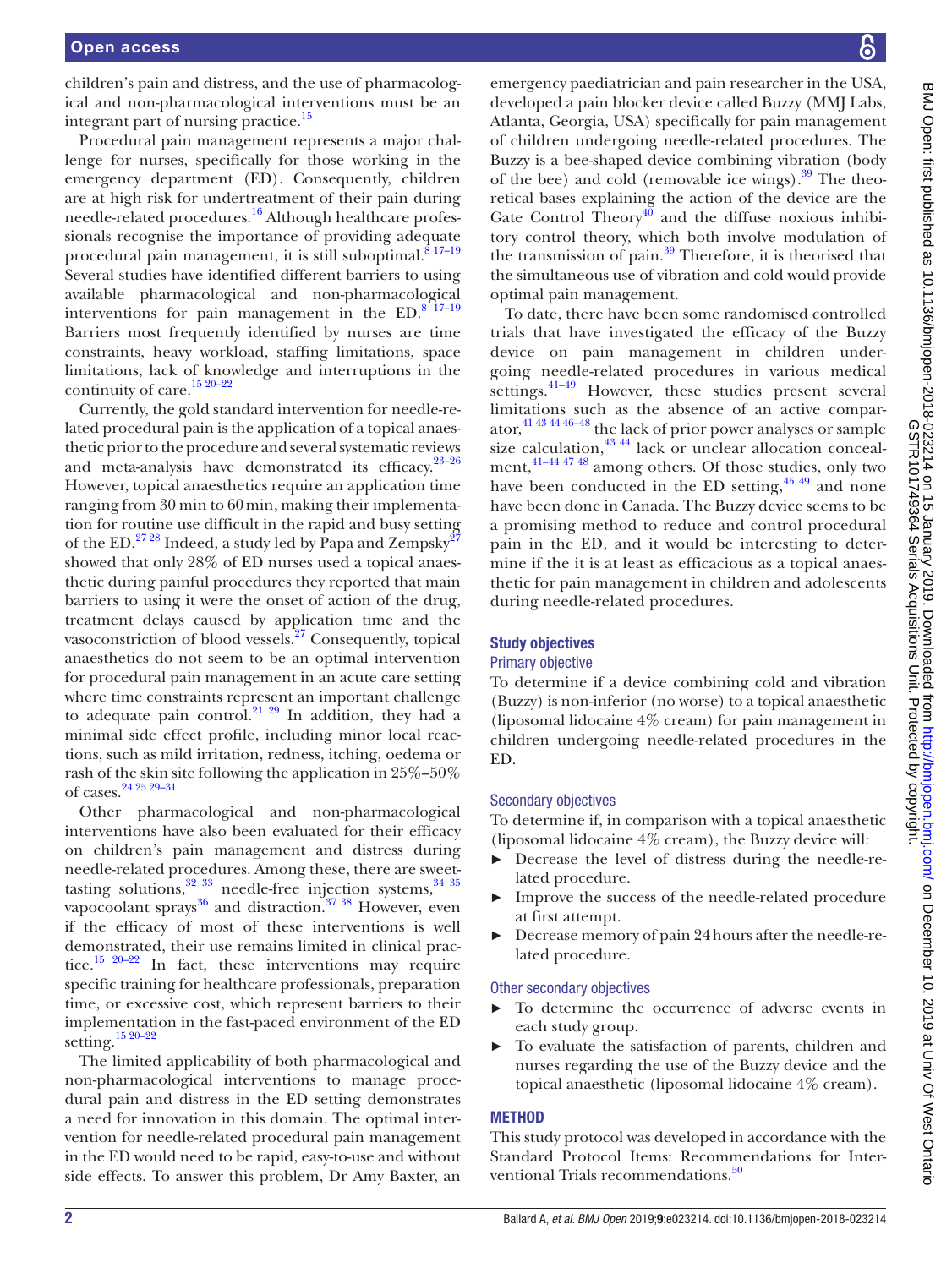#### Trial design and study setting

The study design will be a randomised, controlled, non-inferiority trial with two parallel groups and a 1:1 allocation ratio. This study design is of interest when a new intervention seems to present some advantages over the reference intervention. $51$  Considering that the Buzzy device seems to be less expensive, faster and easier to use than the topical anaesthetic, which is the current reference intervention, the choice of a non-inferiority trial design was justified. As recommended for a non-inferiority trial, $51$  a study demonstrating the superiority of the reference intervention compared with a placebo in a similar context should be used as rationale to support this study design. $51$  For this purpose, the study by Taddio *et al*, [52](#page-10-13) which aimed to determine the efficacy of the liposomal lidocaine 4% cream over a placebo for managing pain resulting from venipuncture in children in the ED, was used as a reference trial to the current study.

This single-centre study will take place in the ED of the CHU Sainte-Justine (Montreal, Quebec, Canada), a university paediatric tertiary hospital centre with a census of more than 80 000 ED visits per year.

#### **Participants**

Participants will be deemed eligible if they meet all of the following inclusion criteria: (A) aged between 4 years old and 17 years old, (B) presenting to the ED and requiring a needle-related procedure (venipuncture or intravenous catheter insertion), (C) having the ability to communicate in either French or English and (D) accompanied by at least one parent/legal guardian who can understand, read and speak French or English. We will exclude children with (A) a neurocognitive disability that precludes them from assenting and participating to the study, (B) an inability to self-report pain, (C) a critical or unstable health status (<3 on the Canadian Triage and Acuity Scale), (D) a Reynaud's syndrome or sickle cell disease with extreme sensitivity to cold; (E) a break or abrasion on the skin where the device would be installed and (F) a nerve damage or limited sensation in the extremity where the needle-related procedure will be performed. We will not exclude children who received analgesics, including acetaminophen or ibuprofen, within the 4hours prior to presentation to the ED, but it will be documented.

#### Interventions

### Experimental group: Buzzy device

Participants in the experimental group will receive the Buzzy device intervention. The Buzzy is a palm-sized device with two components: (1) body of the bee (vibration) and (2) removable and reusable ice wings (ice). The body of the bee is a vibrating motor powered by two alkaline AAA batteries, and it lasts for about 20hours. The vibration component is activated by a manual switch on the top part of the device. The removable set of wings contain a total of 18 g of ice. Each set of ice wings can stay frozen for about 10min at room temperature, and they are reusable up to 100 times. Dimensions of the device are  $8 \text{ cm} \times 5 \text{ cm} \times 2.5 \text{ cm}$ . Enrolled children will have the opportunity to hold and get familiarised with the Buzzy device before the needle-related procedure.

## *Use and placement of the Buzzy device for the needle-related procedure*

The research nurse will follow the following steps, as recommended by the manufacturer's (MMJ Labs, Atlanta, Georgia, USA): (1) immediately before the needle-related procedure, a set of ice wings will be retrieved directly from the freezer of the ED unit. For optimal efficacy, the wings must be frozen solid; (2) the ice wings will be inserted through the elastic bands fixed on the back of the Buzzy device; (3) when the staff nurse will be ready to clean the site and perform the needle-related procedure, the research nurse will install the Buzzy device on the child's arm, above and as close as possible to the insertion site (about 3–5cm) with a reusable tourniquet, and the vibration will be then activated. The Buzzy device will be installed for about 30 to 60s prior to the needle-related procedure; (4) the device will have to be maintained on the child's arm throughout the procedure, at least until the needle is removed; (5) when the procedure is over, the two components of the device will be cleaned with a disinfectant cleaner based on proprietary accelerated hydrogen peroxide (Virox) as per the Infection Prevention and Control guidelines at the study setting; and (6) the ice wings will then be put back in the freezer of the unit for a subsequent procedure.

#### *Physiological basis of the Buzzy device*

The Gate Control Theory<sup>40</sup> and the Descending Noxious Inhibitory Controls (DNIC) are the theoretical bases of the Buzzy device. More specifically, the Gate Control Theory stipulates that the vibration component of the device blocks the A-delta and C nociceptive fibres by stimulating the A-beta non-nociceptive fibres. It activates an inhibitory interneuron and results in a reduction of the pain signal transmitted to the spinal cord. $49\,53$  The cold component (prolonged cold application 30–60s) stimulates the C nociceptive fibres and further blocks the A-delta nociceptive pain transmission signal when applied close to the needle insertion site. $49$  The second theory behind the Buzzy device is the DNIC. More specifically, intense cold application stimulates the nociceptive C fibres and activates a supraspinal modulation which, in turn, increases the body's overall pain threshold and therefore produces a generalised hypoalgesia at the insertion site.<sup>3954</sup>

# Control group: topical anaesthetic (liposomal lidocaine 4% cream).

Participants in the control group will receive an application of liposomal lidocaine 4% cream (Maxilene, RGR Pharma, LaSalle, Ontario, Canada) over the insertion site 30min before the needle-related procedure. The topical anaesthetic cream will be applied by the research nurse according to the manufacturer's recommendations, and the site will be covered by a Tegaderm dressing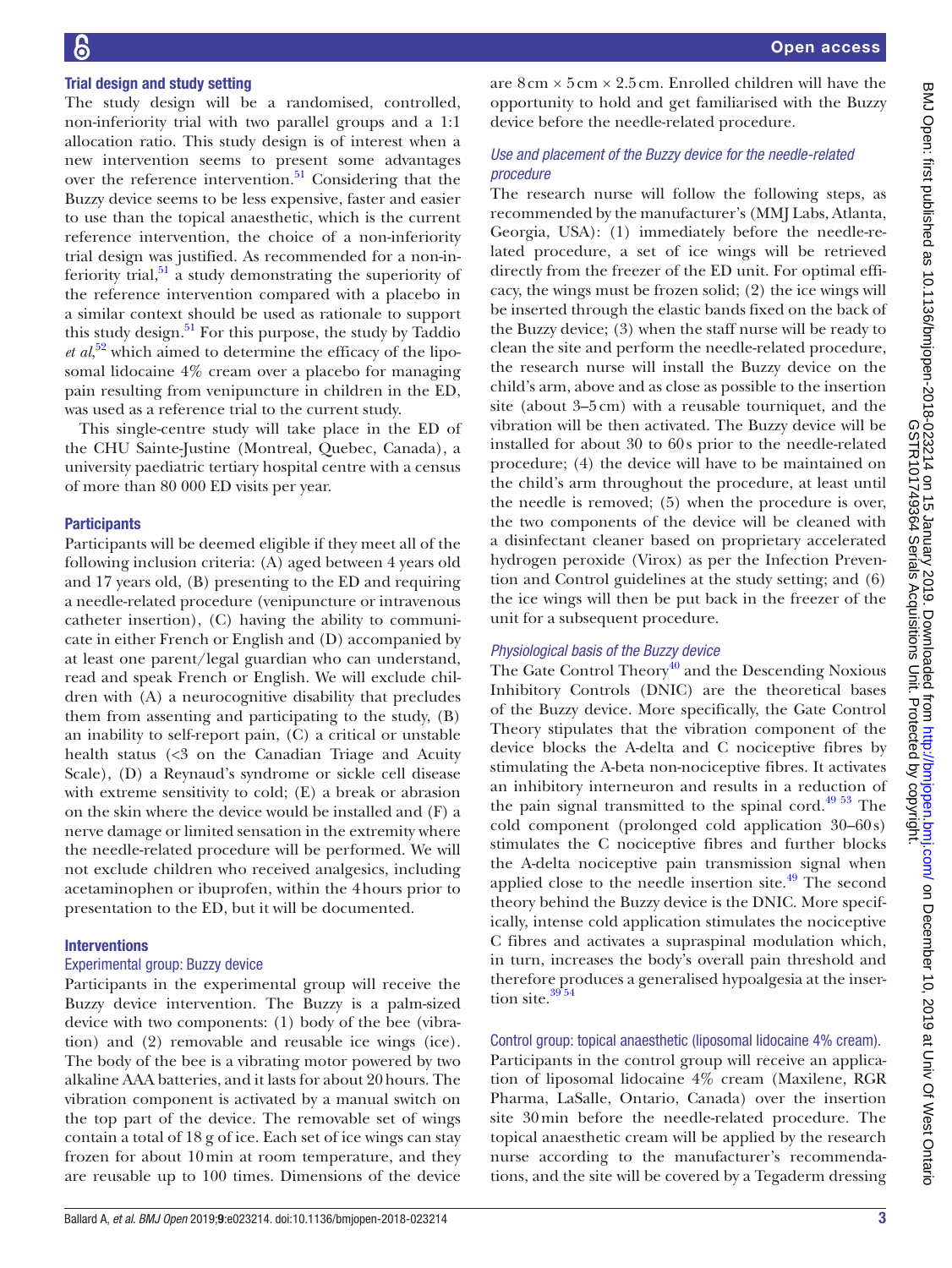(3M Canada Company, London, Ontario, Canada). The topical anaesthetic cream and the Tegaderm dressing will be removed just before the procedure. This intervention was chosen as an active control intervention as it has been shown to be the most effective for pain management regarding needle-related procedures,<sup>23-26</sup> and it is also the standard care currently established in the study setting.

The liposomal lidocaine 4% cream has been chosen over other topical anaesthetics because of its shorter application time (30min) and its minimal vasoactive properties that minimise potential interference with the success of the needle-related procedure.<sup>52</sup> Currently, the gold standard topical anaesthetic cream is a combination of lidocaine 2.5% and prilocaine 2.5% cream (Eutectic Mixture of Local Anesthetics (EMLA)), but it requires an application time of 60min and it is frequently associated with vasoconstriction of blood vessels.<sup>55–57</sup> The liposomal lidocaine 4% cream has also been chosen due to the lower occurrence of rash reactions after its application, which is often observed with the amethocaine  $4\%$  gel.<sup>[58](#page-10-16)</sup> The ametocaine 4% gel has also been associated with vasodilatation and a risk of hypersensitivity with repeated use. $26$ 

# *Mechanism of action*

The mechanism of action of topical anaesthetics relies on the reversible interruption of nerve conduction near the application site by inhibiting sodium influx through the voltage-gated sodium channels[.30 59–61](#page-10-18) This inhibition of sodium influx decreases the ability to generate action potentials decreasing or blocking hereby pain signals conduction. Following the application, a temporary loss of sensation in the limited area of application is produced.<sup>[60 61](#page-10-19)</sup>

# Study proceedings

# **Recruitment**

Eligible participants will be recruited consecutively in the ED by two research nurses during study enrolment hours (approximately 25 hours/weeks, depending on research nurses' availability). Potentially eligible children will be initially assessed on arrival to the ED by triage nurses, staff nurses and physicians. Then, when the treating physician will have determined that a child will require a venipuncture or a catheter intravenous insertion, the research nurse will approach the child and its family to confirm study eligibility per the inclusion and exclusion criteria, to explain the study in greater details and to answer all questions before seeking consent for study participation. Informed written consent will be obtained from parents or legal guardians and assent will be obtained from children over 7 years old. Research nurses will maintain and complete a screening and enrolment log to provide a comprehensive list of all children who were screened for eligibility. Recruited children will be randomly allocated to either the experimental (Buzzy device intervention) or the control group (liposomal lidocaine 4% cream).

## Data collection and outcomes measures

Data collection will start following consent and enrolment. All data will be collected by one of the two research nurses using a paper case report form (CRF) developed and designed for this study. In addition to the primary and secondary outcomes, sociodemographic and clinical data and covariates will be recorded. Data will be collected at different end points: before randomisation (T-0), 5min before the needle-related procedure (T-1), during the needle-related procedure (T-2), immediately after the needle-related procedure (T-3) and 24hours after the needle-related procedure (T-4). Of note, the needle-related procedure will be performed by the staff nurse and not the research nurse.

# Sociodemographic and clinical data

Before randomisation of participants (T-0), sociodemographic and clinical data will be collected by the research nurse. These data will include age, sex, reason for consultation, previous experience(s) of needle-related procedures and analgesia received in the last 4hours prior the procedure. Contact preference and information will also be obtained for a follow-up 24hours after the needle-related procedure.

# Primary outcome measure

The primary outcome will be the mean difference in pain scores during the needle-related procedure between groups. It will be assessed immediately after the first needle-related procedure attempt using the Color Analogue Scale (CAS) (T-3). This chosen end point aligns with the recommendations on standard assessment of post-needle pain.<sup>38</sup> The CAS is a self-report paediatric pain scale consisting of a plastic ruler with a mechanical slider and showing a wedge-shape figure gradually changing in colour from white to red. The white end means 'no pain' and the red end means the 'worst pain'. The reverse side of the scale is numbered from 0 cm to 10cm with 0.25 increments, allowing investigators to quantify children's pain. $62-64$  The CAS has shown excellent psychometric properties in children with acute pain in the ED.<sup>63 65</sup> The child will be shown the side with the wedge-shape figure with the mechanical slider in the middle position and will be asked to move the slider to the place that corresponds to the pain he or she experienced during the needle-relate procedure. The meaning of each anchor will also be explained to the child prior to using the scale. The research nurse will record the corresponding pain score.

# Secondary outcomes measures

The secondary outcomes will be the pain intensity during the needle-related procedure (T-3), the level of distress during the needle-related procedure (T-2, T-3), the success of the procedure at first attempt (T-3), the satisfaction with both interventions (T-3), the occurrence of adverse events and the memory of pain 24hours after the needle-related procedure (T-4).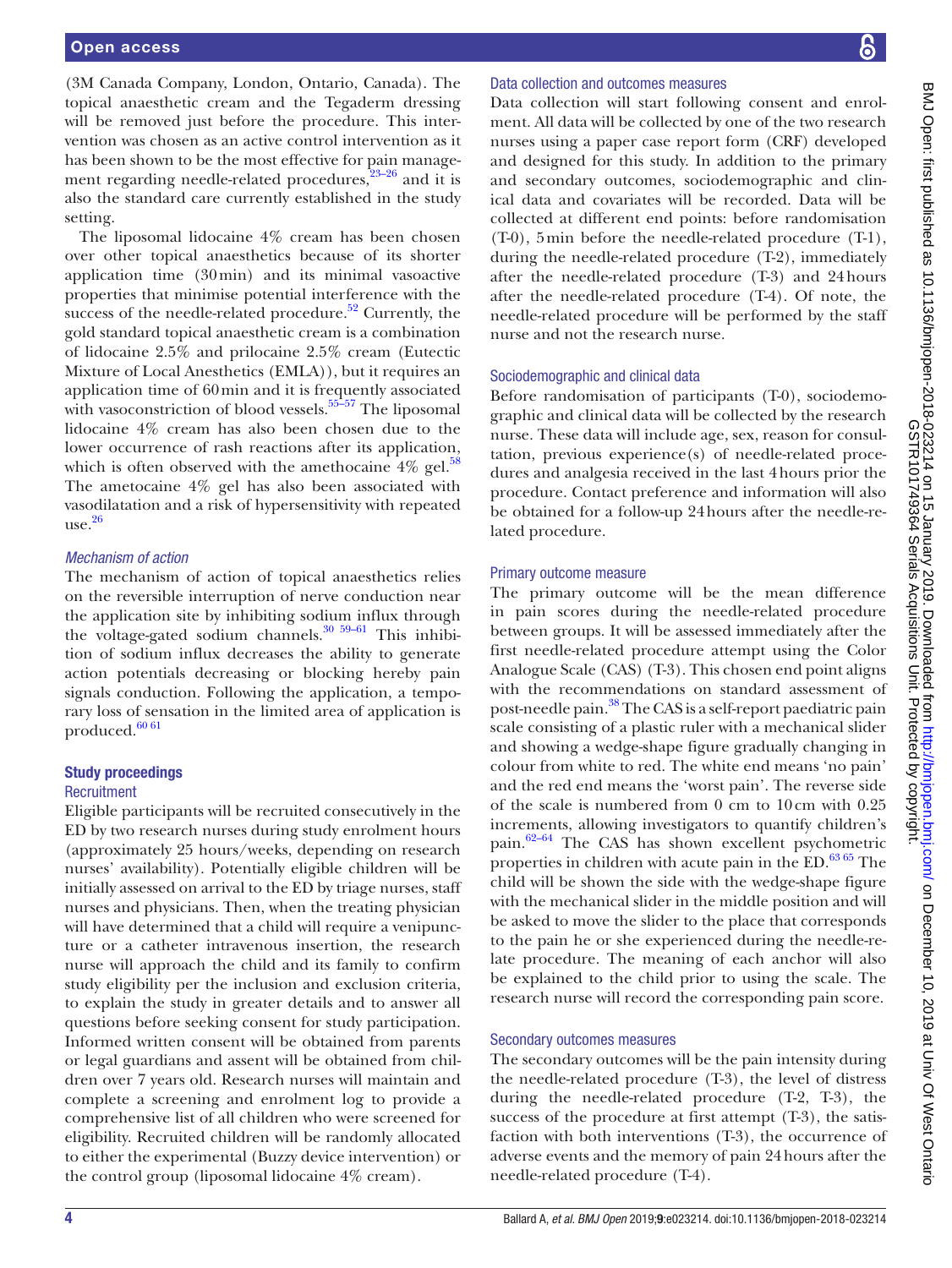# *Pain intensity*

Mean difference in procedural pain scores between groups will also be assessed using the Faces Pain Scales – Revised  $(FPS-R)^{66}$  $(FPS-R)^{66}$  $(FPS-R)^{66}$  immediately after the first needle-related procedure attempt (T-3). This self-report pain scale is the revised version of the original scale previously developed by Bieri *et al*. [67](#page-10-24) The FPS-R consists of six faces, and each of them represents a greater intensity of pain than the previous one. The face on the far-left shows 'no pain', and the face on the far-right shows 'very much pain'. On the reversed side of the scale, each face is associated with a score ranging from 0 to 10  $(0, 2, 4, 6, 8 \text{ and } 10).$ <sup>[66](#page-10-23)</sup> This scale is the most recommended to evaluate procedural pain intensity in children, particularly in children aged from 4 years old to 12 years old.<sup>[68](#page-10-25)</sup> Immediately after the procedure, the research nurse will ask the child to point the face that shows how much pain he or she felt during the needle-related procedure. The research nurse will document the pain score associated with the face identified by the child.

# *Level of distress*

Mean differences between groups on distress scores during the needle-related procedure will be assessed using the Procedure Behavior Check List  $(PBCL)^{69}$  $(PBCL)^{69}$  $(PBCL)^{69}$  (T-2) and the Children's Fear Scale  $(CFS)^{70}$  $(CFS)^{70}$  $(CFS)^{70}$  (T-3). The PBCL is an observational scale specifically developed to evaluate pain-related fear and anxiety during painful procedures. This scale consists of a checklist with eight behavioural items: muscle tension, screaming, crying, restraint used, pain verbalised, anxiety verbalised, verbal stalling and physical resistance. The observer has to rate the intensity of each behaviour on a scale from 1 to 5 (1=verymild distress; 5=extremely intense distress).<sup>69</sup> The research nurse will record the PBCL during the first needle-related procedure attempt (T-2). The CFS is a self-report scale developed to measure fear of children during painful experiences. This scale has five faces with a range of scores from 0 to 4 as each face shows an increasing amount of being scared moving from left to right. $\frac{70}{10}$  Immediately after the first needle-related procedure attempt (T-3), the child will be asked to choose the face that best shows how much he was scared during the procedure. The child will be informed that the first face is 'not scared at all' and the last face is 'the most scare possible'.<sup>70</sup>

# *Success of the procedure at first attempt*

The proportion of participants achieving a successful procedure at first attempt will be recorded as a binary outcome (yes/no) (T-3). If the procedure is not successful at first attempt, the research nurse will document the number of attempts in the CRF.

# *Satisfaction*

Satisfaction of both interventions will be evaluated using three questionnaires tailored for children, parents and nurses and including Likert scale questions and dichotomised (yes/no) questions. It will be assessed immediately after the needle-related procedure with parents and

# *Adverse events*

The proportion of participants experiencing an adverse event will be recorded as a binary outcome (yes/no). An adverse event will be defined as an unexpected medical occurrence in a participant that may or may not be necessarily causally related to one of the two interventions. Adverse events will be recorded after enrolment of the participant until hospital discharge.

# *Memory of pain*

The memory of pain will be assessed by comparing pain scores between groups 24hours after the needle-related procedure using the FPS-R phrased in terms of recall $66$ (T-4). After the needle-related procedure, the research nurse will give a paper copy of the FPS-R to each parent or legal guardian with the corresponding instructions. They will be informed that they will be contacted in the next 24hours (±6hours) by telephone, text message or email, depending on their preference. The research nurse will then ask the child to point at the face that corresponds with how much pain they remember feeling during the needle-related procedure at the ED. The child/parent will report by telephone, text message or email the chosen face (first, second, third, fourth, fifth and sixth) and the research nurse will record the answer.

# **Covariates**

Data will be collected from participants and their parents for potential covariates. More specifically, preprocedural pain (CAS) and preprocedural level of distress (PBCL and CFS) will be assessed 5min before the needle-related procedure (T-1). Clinical data will be also recorded during the needle-related procedure (T-2), including: type of procedure (venipuncture and intravenous catheter insertion), healthcare professional performing the procedure (nurse, nursing assistant and phlebotomist), presence of parent/legal guardian during the procedure (one parent, two parents and none), position of the child during the procedure (sitting position, on a parent's lap, dorsal decubitus and dorsal decubitus against his will), restraints used during the procedure (yes/no) and use of other non-pharmacological interventions during the procedure.

### Data management

All data collected with the CRFs will be manually entered into an electronic database statistical software, and the original CRFs will be kept on file at the participating site. Data entry and coding will be performed by the same person. A verification will be done by a second person to compare with the original CRFs. Each participant's file will be assigned an identification number to preserve participant confidentiality. Files will be stored in numerical order in a locked file cabinet in the principal investigator's office at the research centre. Files will be maintained in storage for a period of minimum 25 years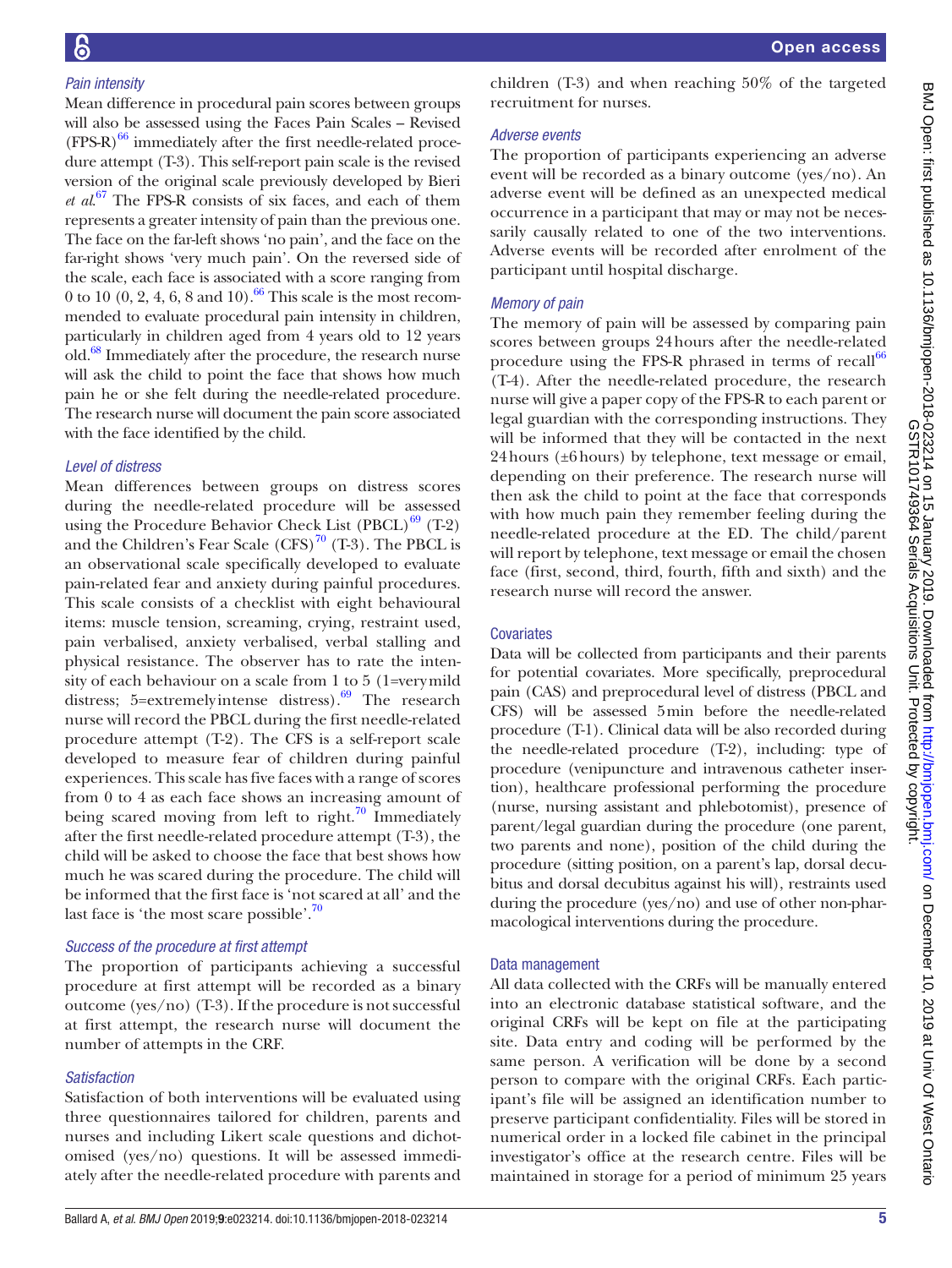after completion of the study, according to Health Canada regulations for Health Canada Regulated Clinical Trials.

### Randomisation and allocation

An independent biostatistician of the Applied Clinical Research Unit (Unité de Recherche Clinique Appliquée (URCA)) will generate the sequence of randomisation as per a computer-generated random listing of interventions applying a permuted block design with random blocks stratified by age (4–7 years; 8–12 years; 13–17 years). The SAS software V.9.3 will be used to generate the randomisation list using a prespecified seed to ensure reproducibility and proof of random allocation. To ensure concealment, the block size will not be disclosed. The randomisation sequence will be stored at the URCA for the whole duration of the study in order to keep the investigators blinded from the study conditions. Enrolled participants will be randomly assigned, in a 1:1 allocation ratio, to receive either the experimental intervention (Buzzy device intervention) or the control intervention (liposomal lidocaine 4% cream).

The allocation concealment will be ensured by the use of sequentially numbered, opaque and sealed envelopes previously prepared by the URCA. After the enrolled participant will have completed all baseline measurements, the appropriate numbered envelope will be opened by the research nurse. Each envelope will contain the randomisation number and the allocated intervention.

Due to the major differences between the two interventions in appearance and timing of application, it will not be possible to blind participants, parents, healthcare providers and outcome assessors (research nurses) to the participant's allocation.

### Data analyses

### Sample size

The primary aim of this trial is to demonstrate the non-inferiority of the Buzzy device compared with a topical anaesthetic (liposomal lidocaine 4% cream) for procedural pain management during needle-related procedures in the ED. To determine the non-inferiority margin, an electronic survey was sent to 34 paediatric emergency physicians working in ED settings from Quebec and Ontario. The following scenario and question were presented: 'You are seeing a four year old female requiring an intravenous catheter for drug delivery. You are considering two interventions for pain management during the needle-related procedure: a topical anesthetic application (liposomal lidocaine 4% cream) or the Buzzy device. You need to assume that both of these interventions have the potential for reducing needle-related pain'. 'What is the greatest difference in mean pain reduction, on a numerical scale from 0 to 10, between the topical anasthetic (liposomal lidocaine 4% cream) and the Buzzy device you are willing to accept to routinely adopt the use of the Buzzy device over the topical anesthetic (liposomal lidocaine 4% cream) for needle-related procedures?'.

Respondents had to choose a difference ranging from 0.1 to 1.5 with 0.1 increments. The mean answer was 0.70; consequently, this value was chosen as the non-inferiority margin. Considering that the minimal clinically significant difference on the CAS in children with acute pain is 1.0 on a scale from 0 to  $10^{71}$ , the choice of a 0.70 non-inferiority margin is considered conservative and insures that a minimally important difference would not be missed. Therefore, a sample size of 346 participants would be necessary to provide the trial with 90% power to show the non-inferiority of the Buzzy device compared with a topical anaesthetic at a one-sided alpha level of 0.025 with the use of a non-inferiority margin of 0.70 for the per-procedural pain intensity. We anticipate no loss to follow-up considering the short time frame between the intervention and the assessment of the primary outcome. The sample size was calculated using the G\*Power software V.3.0.10.

# Statistical methods

The primary analysis was designed to test whether the Buzzy device is non-inferior to a topical anesthetic (4% liposomal lidocaine) for procedural pain management during needle-related procedures, as evaluated by calculating the CI for the mean differences in pain score between groups. Non-inferiority would be declared if the upper limit of the two-sided 95% CI (1-2α×100%CI), or equivalently, the upper limit of the one-sided 97.5% CI, for the between-group difference (experimental group – control group) is less than the predetermined non-inferiority margin of  $\Delta$  0.70. In this case, the null hypothesis of inferiority will be rejected in favour of the alternative hypothesis of non-inferiority, and the non-inferiority of the Buzzy device over the topical anesthetic (liposomal lidocaine 4% cream) will be established. A two-sided 95% CI will be applied, because it will provide additional information if the superiority of the experimental intervention is demonstrated.<sup>51</sup> In the case where the non-inferiority is met, superiority testing will be performed using a two-sided alpha of 0.05 and in looking if the upper limit of the CI is less than zero. Non-inferiority analysis will be evaluated according to the intention-to-treat principle (primary analysis) as well as to the per-protocol principle (secondary analysis) to examine for consistency and avoid  $bias.<sup>51</sup>$ 

The secondary analysis was designed to test the superiority of the Buzzy device over the liposomal lidocaine 4% cream for secondary outcomes. The Student's t-test will be performed to compare the between-group mean differences in preprocedural and procedural distress scores. The memory of pain 24hours after the needle-related procedure will also be evaluated by the Student's t-test to compare the mean differences in pain scores between the experimental and control groups. The proportion of participants achieving the success of the procedure at first attempt will be calculated in each group and compared using the  $\chi^2$  test. Descriptive statistics will be used to report data collected on satisfaction,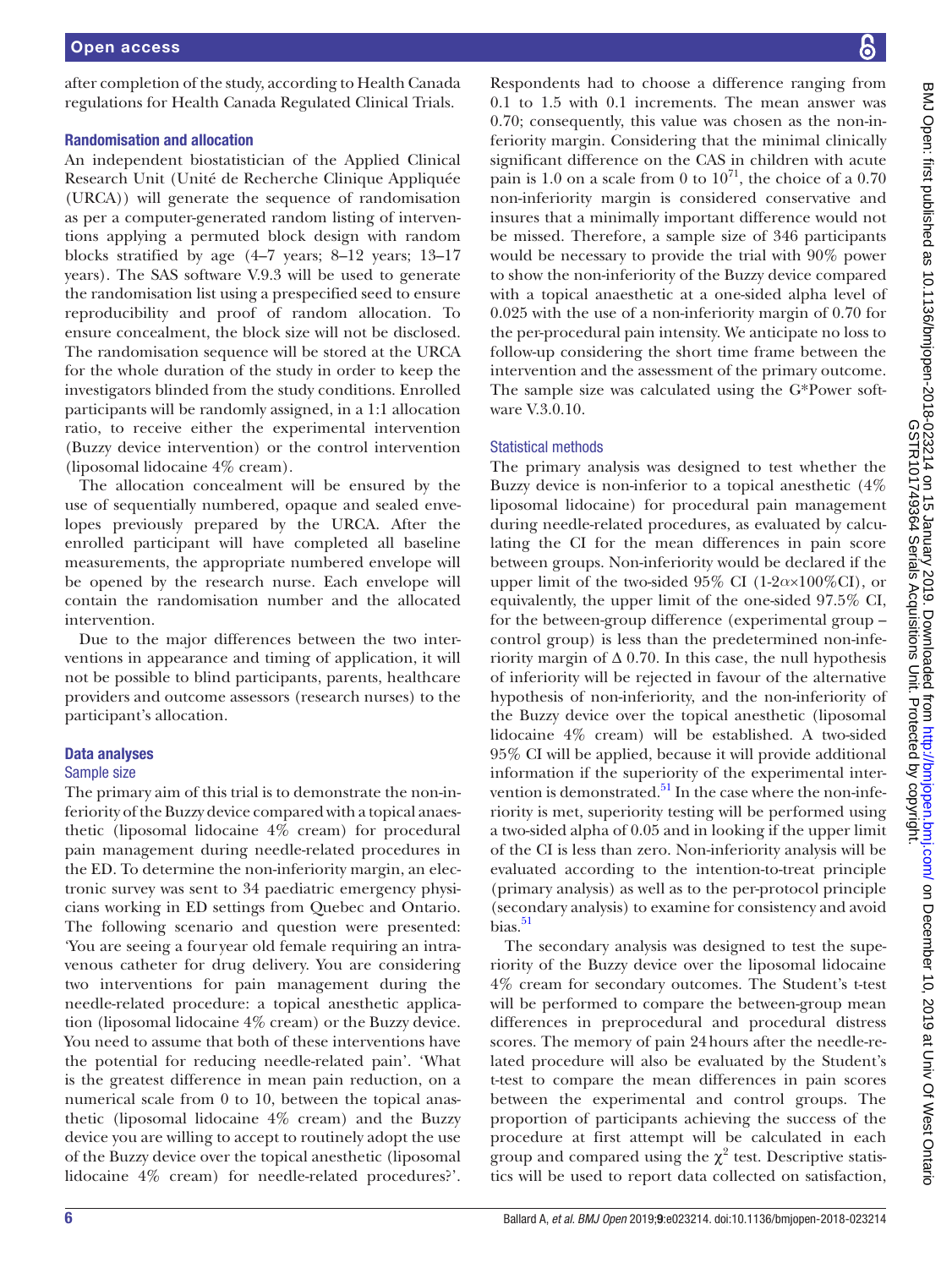More specifically, findings from this trial could potentially prevent pain and distress experienced by children, as well as improve nurses' pain management practices. In addition, this study could determine the efficacy of the Buzzy device intervention across age ranges and developmental differences. If the non-inferiority of the Buzzy is demonstrated, steps will be taken to eventually obtain a Medical Device Licence from Health Canada to make this device available in the EDs across Canada. This study presents some limitations that are important to recognise. First, considering the nature and the major differences between both interventions, blinding of participants and personnel will not be possible. Consequently, they will be aware of the intervention allocation once the randomised envelop will be opened. This lack of blinding could influence their behaviour and responses to outcomes, particularly subjective ones like pain and distress creating therefore a potential performance bias.<sup>[74](#page-10-28)</sup> However, the use of an active comparator (anaesthetic) will potentially reduce or overcome this bias. Indeed, a recent study<sup>75</sup> has demonstrated that randomised controlled trials using an active comparator reported similar expectation ratings from participants between groups. Second, it will not be possible to blind the secondary outcome assessors (research nurses) as it will require observing the participant's behaviour during the procedure. However, the primary outcome assessment will be assessed by self-report, which is considered as a primary source of evidence for paediatric pain intensity.<sup>[76](#page-10-30)</sup> This could increase the magnitude of the detection bias as pain is a subjective measure.<sup>77</sup> However, some have argued that self-report assessment could be considered as equivalent to blinding of outcome assessors considering that it is not associated with an overestimated intervention effects, as is the case in psychotherapy meta-analyses.<sup>7879</sup> Third, we decided to exclude children under the age of 4years old as the large majority of blood samples of

as well as sociodemographic and clinical data. Means and SD will be reported for continuous variables and proportions will be calculated for categorical and nominal variables. Potentially relevant preprocedural and procedural variables will be included in covariate model (analysis of covariance) in an attempt to determine predictors of pain scores reduction. All secondary analysis will be carried out according to the intention-to-treat principle. For superiority testing, a p value  $\langle 0.05 \text{ will be considered as}$ indicating statistical significance.

Preplanned subgroups non-inferiority analyses will be carried out for the primary outcomes based on age group (4–7 years vs 8–12 years vs 13–17 years). As we will not have the statistical power in each subgroup to conclude to non-inferiority, the results will be considered as exploratory and will primarily serve for hypothesis generation for future studies. Subgroups superiority analyses will be also performed by age group for secondary outcomes. Multiple imputation methods and sensitivity analysis will be used when possible and appropriate to handle the missing data.

No formal interim analysis is planned for this non-inferiority trial for different reasons. First, there is no necessity to conduct interim analysis for futility reasons in non-inferiority trials considering that even if non-inferiority is established before the completion of the trial, the data collection should be pursued in hope of demonstrating superiority.<sup>51</sup> Second, considering that we do not expect potentially serious adverse events, interim analysis for safety reasons and stoppings rules are not required. $50\frac{71}{10}$ There is also no need to implement a data monitoring committee as the known risks are minimal for both interventions.<sup>50</sup> <sup>72</sup> <sup>73</sup>

### Patient and public involvement

Patients and public were not involved in the design, recruitment and conduct of this study.

### **DISCUSSION**

This study protocol provides the rationale and methods associated with a randomised controlled non-inferiority trial comparing the Buzzy device to a topical anaesthetic with the aim of improving procedural pain and distress management in children undergoing needle-related procedures. To our knowledge, it will be the first study assessing the efficacy of the Buzzy device in Canada in any clinical setting. A systematic review currently in preparation by our team has identified several limitations in the studies previously conducted on the Buzzy device (PROSPERO ID: CRD42017076531). The present study is carefully designed to overcome these limitations and provide rigorous evidence on its efficacy. The large sample size will allow to determine if the Buzzy device is at least as efficacious as the liposomal lidocaine 4% cream in decreasing procedural pain. Therefore, this study has the potential to improve clinical care and outcomes of children undergoing needle-related procedures in the ED.

# Ethics and dissemination Ethics and safety consideration

a reason for exclusion.

This approval covers the protocol, informed consent forms and the data collection forms. To date, no

this population are performed via micromethod (blood collected in capillary tubes from finger sticks), and the use of the Buzzy device is not applicable for these cases. The inability of these children to self-report pain was also

Finally, although there is an increase in use and development of pharmacological and non-pharmacological interventions, pain management remains suboptimal. It suggests that evidence is not being translated in clinical practice or that interventions are underused by healthcare providers.  $\frac{3880}{8}$  Therefore, it is important to provide healthcare professionals with interventions that are likely to be implemented into clinical practice for routine use. The Buzzy device is an easy-to-use and fast intervention that seems to be a promising option in the ED setting.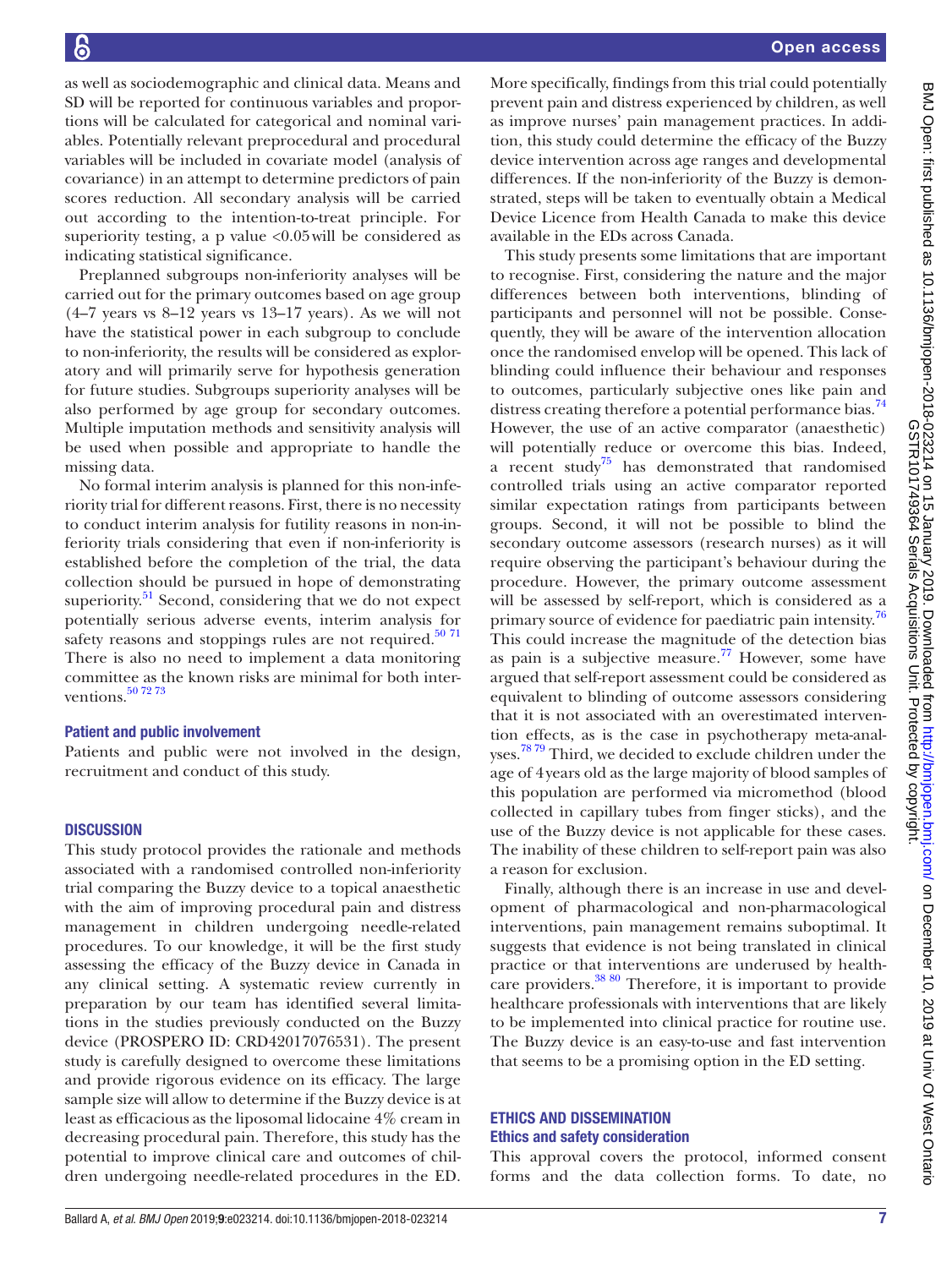important protocol modification has been made after the initial ethics approval. As recommended by the Inter-national Committee of Medical Journal Editors, [81](#page-11-1) this clinical trial was registered in a public trials registry prior to the beginning of the recruitment (ClinicalTrials.gov: NCT02616419). An Investigational Testing Authorization from the Medical Device Bureau of Health Canada was also granted (#272708). Finally, this study will be conducted in accordance with the principles of the Declaration of Helsinki $^{82}$  and all REB policies and guidelines. Written informed consent will be obtained from parents or legal guardians, and assent will be obtained from children over 7 years old. Consent involve a follow-up 24hours after the needle-related procedure. Only the principal investigators (AB, CK and SLM) will be given access to the complete final data sets. Other investigators will have access to the complete final data set if a formal request is formulated and approved by the principal investigators.

#### **Dissemination**

The research protocol has been already presented to local clinicians and stakeholders, as well as at national and international conferences. Scientific results will be disseminated at regional, national and international conferences targeting nurses, emergency physicians and paediatric researchers. A manuscript will be submitted to a high impact peer-reviewed journal.

#### Trial status

Recruitment for this study is ongoing.

#### Author affiliations

<sup>1</sup> Faculty of Nursing, University of Montreal, Montreal, Quebec, Canada <sup>2</sup>CHU Sainte-Justine Research Centre, Montreal, Quebec, Canada

<sup>3</sup> Faculty of Medicine, University of Montreal, Montreal, Quebec, Canada

4 Division of Emergency Medicine, Department of Pediatrics, CHU Sainte-Justine, Montreal, Quebec, Canada

5 Department of Emergency Medicine, London Health Sciences Centre, London, Ontario, Canada

<sup>6</sup>Department of Pediatrics, Schulich School of Medicine and Dentistry, Western University, London, Ontario, Canada

<sup>7</sup>Children's Health Research Institute, London Health Sciences Centre, London, Ontario, Canada

<sup>8</sup>School of Health Professions, Murdoch University, Murdoch, Western Australia, Australia

Acknowledgements The authors would like to acknowledge the research nurses (Maryse Lagacé and Ramona Cook) who are currently collecting data for this study. They also thank all the recruited and future participants and their families, as well as the ED staff, for their continuous support. They are particularly grateful to Céline Pinard and Jessie Laflamme, two nurses working in the ED, for their collaboration on this project. The authors also want to acknowledge the Applied Clinical Research Unit of the CHU Sainte-Justine, specifically Aude-Christine Guédon for assistance with biostatistical analyses. AB would like to acknowledge the financial support received from the following organisations: Quebec's Healthcare Research Fund, Quebec's Ministry of Higher Education and Quebec Network on Nursing Intervention **Research** 

Contributors AB conceptualised and designed the study and wrote the first draft of this research protocol. CK, EDT, BB, NP, JT and SL provided feedback to refine the research methodology. SA, EDT and BB contributed to the implementation of the study. SA is involved in the data collection process. All authors read, critically revised and approved the final version of this research protocol.

Funding This work is supported by funds from the Quebec Network on Nursing Intervention Research.

#### Competing interests None declared.

Patient consent Obtained.

Ethics approval Research Ethics Board (REB) of the CHU Sainte-Justine (# 2017-1405).

Provenance and peer review Not commissioned; externally peer reviewed.

**Open access** This is an open access article distributed in accordance with the Creative Commons Attribution Non Commercial (CC BY-NC 4.0) license, which permits others to distribute, remix, adapt, build upon this work non-commercially, and license their derivative works on different terms, provided the original work is properly cited, appropriate credit is given, any changes made indicated, and the use is non-commercial. See: [http://creativecommons.org/licenses/by-nc/4.0/.](http://creativecommons.org/licenses/by-nc/4.0/)

#### **REFERENCES**

- <span id="page-9-0"></span>1. Thurgate C, Heppell S. Needle phobia-changing venepuncture practice in ambulatory care. *[Paediatr Nurs](http://dx.doi.org/10.7748/paed.17.9.15.s22)* 2005;17:15–18.
- 2. Leahy S, Kennedy RM, Hesselgrave J, *et al*. On the front lines: lessons learned in implementing multidisciplinary peripheral venous access pain-management programs in pediatric hospitals. *[Pediatrics](http://dx.doi.org/10.1542/peds.2008-1055i)* 2008;122 Suppl 3:S161–S170.
- 3. Jeffs D, Wright C, Scott A, *et al*. Soft on sticks: an evidence-based practice approach to reduce children's needlestick pain. *[J Nurs Care](http://dx.doi.org/10.1097/NCQ.0b013e31820e11de)  [Qual](http://dx.doi.org/10.1097/NCQ.0b013e31820e11de)* 2011;26:208–15.
- <span id="page-9-1"></span>4. Ortiz MI, López-Zarco M, Arreola-Bautista EJ. Procedural pain and anxiety in paediatric patients in a Mexican emergency department. *[J](http://dx.doi.org/10.1111/j.1365-2648.2012.05969.x)  [Adv Nurs](http://dx.doi.org/10.1111/j.1365-2648.2012.05969.x)* 2012;68:2700–9.
- 5. McMurtry CM, Pillai Riddell R, Taddio A, *et al*. Far from "Just a Poke": Common painful needle procedures and the development of needle fear. *[Clin J Pain](http://dx.doi.org/10.1097/AJP.0000000000000272)* 2015;31:S3-11.
- 6. Birnie KA, Chambers CT, Fernandez CV, *et al*. Hospitalized children continue to report undertreated and preventable pain. *[Pain Res](http://dx.doi.org/10.1155/2014/614784)  [Manag](http://dx.doi.org/10.1155/2014/614784)* 2014;19:198–204.
- 7. Chidambaran V, Sadhasivam S. Pediatric acute and surgical pain management: recent advances and future perspectives. *[Int](http://dx.doi.org/10.1097/AIA.0b013e31826f3284)  [Anesthesiol Clin](http://dx.doi.org/10.1097/AIA.0b013e31826f3284)* 2012;50:66–82.
- <span id="page-9-2"></span>8. Young KD. Pediatric procedural pain. *[Ann Emerg Med](http://dx.doi.org/10.1016/j.annemergmed.2004.09.019)* 2005;45:160–71.
- 9. Brennan F, Carr DB, Cousins M. Pain management: a fundamental human right. *[Anesth Analg](http://dx.doi.org/10.1213/01.ane.0000268145.52345.55)* 2007;105:205–21.
- <span id="page-9-3"></span>10. Taddio A, Ipp M, Thivakaran S, *et al*. Survey of the prevalence of immunization non-compliance due to needle fears in children and adults. *[Vaccine](http://dx.doi.org/10.1016/j.vaccine.2012.05.011)* 2012;30:4807–12.
- <span id="page-9-4"></span>11. Noel M, Chambers CT, McGrath PJ, *et al*. The influence of children's pain memories on subsequent pain experience. *[Pain](http://dx.doi.org/10.1016/j.pain.2012.02.020)* 2012;153:1563–72.
- 12. Noel M, McMurtry CM, Chambers CT, *et al*. Children's memory for painful procedures: the relationship of pain intensity, anxiety, and adult behaviors to subsequent recall. *[J Pediatr Psychol](http://dx.doi.org/10.1093/jpepsy/jsp096)* 2010;35:626–36.
- <span id="page-9-5"></span>13. Deacon B, Abramowitz J. Fear of needles and vasovagal reactions among phlebotomy patients. *[J Anxiety Disord](http://dx.doi.org/10.1016/j.janxdis.2006.01.004)* 2006;20:946–60.
- 14. Wright S, Yelland M, Heathcote K, *et al*. Fear of needles--nature and prevalence in general practice. *[Aust Fam Physician](http://www.ncbi.nlm.nih.gov/pubmed/19283260)* 2009;38:172–6.
- <span id="page-9-6"></span>15. Pretorius A, Searle J, Marshall B. Barriers and enablers to emergency department nurses ' management of patients' pain. *[Pain Manag](http://dx.doi.org/10.1016/j.pmn.2014.08.015)  [Nurs](http://dx.doi.org/10.1016/j.pmn.2014.08.015)* 2015;16:372–9.
- <span id="page-9-7"></span>16. Ali S, Chambers AL, Johnson DW, *et al*. Paediatric pain management practice and policies across Alberta emergency departments. *[Paediatr Child Health](http://dx.doi.org/10.1093/pch/19.4.190)* 2014;19:190–4.
- 17. MacLean S, Obispo J, Young KD. The gap between pediatric emergency department procedural pain management treatments available and actual practice. *[Pediatr Emerg Care](http://dx.doi.org/10.1097/PEC.0b013e31803)* 2007;23:87–93.
- 18. Walco GA. Needle pain in children: contextual factors. *[Pediatrics](http://dx.doi.org/10.1542/peds.2008-1055D)* 2008;122 Suppl 3(Supplement 3):S125–S129.
- 19. Trottier ED, Ali S, Le May S, *et al*. Treating and Reducing Anxiety and Pain in the Paediatric Emergency Department: The TRAPPED survey. *[Paediatr Child Health](http://dx.doi.org/10.1093/pch/20.5.239)* 2015;20:239–44.
- 20. Twycross A. Managing pain in children: where to from here? *[J Clin](http://dx.doi.org/10.1111/j.1365-2702.2010.03271.x)  [Nurs](http://dx.doi.org/10.1111/j.1365-2702.2010.03271.x)* 2010;19(15-16):2090–9.
- <span id="page-9-9"></span>21. Cramton REM, Gruchala NE. Managing procedural pain in pediatric patients. *[Curr Opin Pediatr](http://dx.doi.org/10.1097/MOP.0b013e328355b2c5)* 2012;24:530–8.
- 22. Fein JA, Zempsky WT, Cravero JP, *et al*. Relief of pain and anxiety in pediatric patients in emergency medical systems. *[Pediatrics](http://dx.doi.org/10.1542/peds.2012-2536)* 2012;130:e1391–e1405.
- <span id="page-9-8"></span>23. Fetzer SJ. Reducing venipuncture and intravenous insertion pain with eutectic mixture of local anesthetic: a meta-analysis. *[Nurs Res](http://dx.doi.org/10.1097/00006199-200203000-00008)* 2002;51:119–24.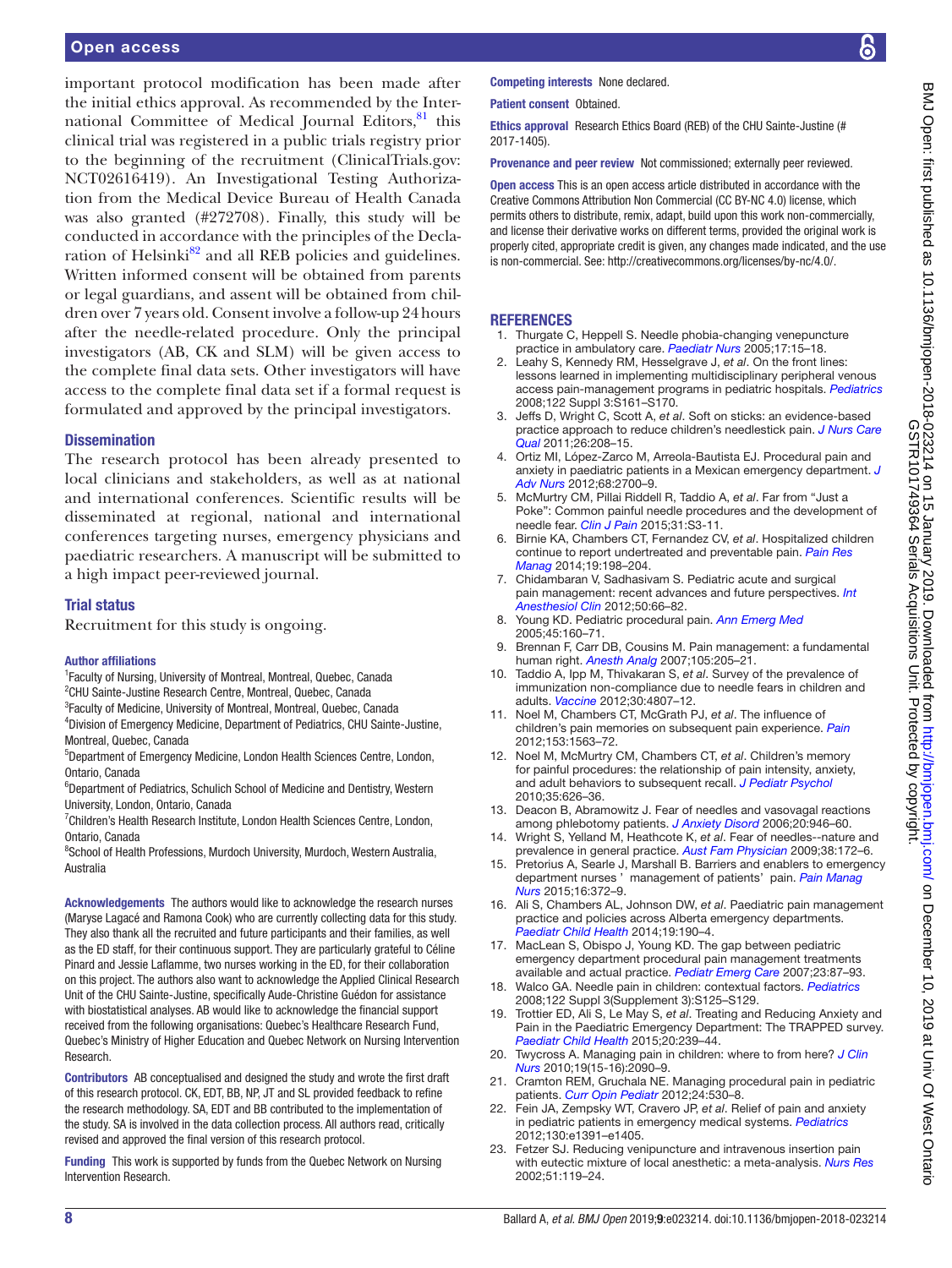### Open access

- <span id="page-10-1"></span>24. Lander JA, Weltman BJ, So SS. EMLA and amethocaine for reduction of children's pain associated with needle insertion. *[Cochrane Database Syst Rev](http://dx.doi.org/10.1002/14651858.CD004236.pub2)* 2006;3:CD004236.
- 25. Shah V, Taddio A, Rieder MJ, *et al*. Effectiveness and tolerability of pharmacologic and combined interventions for reducing injection pain during routine childhood immunizations: systematic review and meta-analyses. *[Clin Ther](http://dx.doi.org/10.1016/j.clinthera.2009.08.001)* 2009;31 Suppl 2(Suppl 2):S104–S151.
- <span id="page-10-17"></span>26. Taddio A, Gurguis MG, Koren G. Lidocaine-prilocaine cream versus tetracaine gel for procedural pain in children. *[Ann Pharmacother](http://dx.doi.org/10.1345/aph.1A138)* 2002;36:687–92.
- <span id="page-10-0"></span>27. Papa A, Zempsky W. Nurse perceptions of the impact of pediatric peripheral venous access pain on nurse and patient satisfaction. *[Adv](http://dx.doi.org/10.1097/TME.0b013e3181e96888)  [Emerg Nurs J](http://dx.doi.org/10.1097/TME.0b013e3181e96888)* 2010;32:226–33.
- 28. May K, Britt R, Newman MM. Pediatric registered nurse usage and perception of EMLA. *[J Soc Pediatr Nurs](http://dx.doi.org/10.1111/j.1744-6155.1999.tb00043.x)* 1999;4:105–11.
- 29. Al-Qarqaz F, Al-Aboosi M, Al-shiyab D, *et al*. Using cold air for reducing needle-injection pain. *[Int J Dermatol](http://dx.doi.org/10.1111/j.1365-4632.2011.05383.x)* 2012;51:848–52.
- <span id="page-10-18"></span>30. Beaulieu P. *La douleur -Guide pharmacologique et thérapeutique*. Montréal: Les Presses de l'Université de Montréal, 2013.
- 31. Brenner SM, Rupp V, Boucher J, *et al*. A randomized, controlled trial to evaluate topical anesthetic for 15 minutes before venipuncture in pediatrics. *[Am J Emerg Med](http://dx.doi.org/10.1016/j.ajem.2012.05.003)* 2013;31:20–5.
- <span id="page-10-2"></span>32. Harrison D, Yamada J, Adams-Webber T, *et al*. Sweet tasting solutions for reduction of needle-related procedural pain in children aged one to 16 years. *[Cochrane Database Syst Rev](http://dx.doi.org/10.1002/14651858.CD008408.pub3)* 2015;150.
- 33. Stevens B, Yamada J, Ohlsson A. Sucrose for analgesia in newborn infants undergoing painful procedures. *[Cochrane Database Syst Rev](http://dx.doi.org/10.1002/14651858.CD001069.pub3)* 2010;1:CD001069.
- <span id="page-10-3"></span>34. Zempsky WT, Bean-Lijewski J, Kauffman RE, *et al*. Needle-free powder lidocaine delivery system provides rapid effective analgesia for venipuncture or cannulation pain in children: randomized, doubleblind Comparison of venipuncture and venous cannulation pain after fast-onset needle-free powder lidocaine or placebo treatment trial. *[Pediatrics](http://dx.doi.org/10.1542/peds.2007-0814)* 2008;121:979–87.
- 35. Zempsky WT, Robbins B, Richards PT, *et al*. A novel needle-free powder lidocaine delivery system for rapid local analgesia. *[J Pediatr](http://dx.doi.org/10.1016/j.jpeds.2007.07.018)* 2008;152:405–11.
- <span id="page-10-4"></span>36. Hogan ME, Smart S, Shah V, *et al*. A systematic review of vapocoolants for reducing pain from venipuncture and venous cannulation in children and adults. *[J Emerg Med](http://dx.doi.org/10.1016/j.jemermed.2014.06.028)* 2014;47:736–49.
- <span id="page-10-5"></span>37. Chambers CT, Taddio A, Uman LS, *et al*. Psychological interventions for reducing pain and distress during routine childhood immunizations: A systematic review. *[Clin Ther](http://dx.doi.org/10.1016/j.clinthera.2009.07.023)* 2009;31(Suppl 2):S77–S103.
- <span id="page-10-20"></span>38. Uman LS, Birnie KA, Noel M, *et al*. Psychological interventions for needle-related procedural pain and distress in children and adolescents. *[Cochrane Database Syst Rev](http://dx.doi.org/10.1002/14651858.CD005179.pub3)* 2013;76:CD005179.
- <span id="page-10-6"></span>39. Baxter A, Cohen LL. A randomized controlled trial of a vibrating and cold device for pediatric venipuncture pain relief. *Pediatr Emerg Care* 2009;25:707.
- <span id="page-10-7"></span>40. Melzack R, Wall PD. Pain mechanisms: a new theory. *[Science](http://dx.doi.org/10.1126/science.150.3699.971)* 1965;150:971–8.
- <span id="page-10-8"></span>41. Inal S, Kelleci M. Relief of pain during blood specimen collection in pediatric patients. *[MCN Am J Matern Child Nurs](http://dx.doi.org/10.1097/NMC.0b013e31825a8aa5)* 2012;37:339–45.
- 42. Inal S, Kelleci M. The effect of external thermomechanical stimulation and distraction on reducing pain experienced by children during blood drawing. *[Pediatr Emerg Care](http://dx.doi.org/10.1097/PEC.0000000000001264)* 2017:1.
- <span id="page-10-9"></span>43. Canbulat N, Ayhan F, Inal S. Effectiveness of external cold and vibration for procedural pain relief during peripheral intravenous cannulation in pediatric patients. *[Pain Management Nursing](http://dx.doi.org/10.1016/j.pmn.2014.03.003)* 2015;16:33–9.
- 44. Canbulat Şahiner N, İnal S, Sevim Akbay A. The effect of combined stimulation of external cold and vibration during immunization on pain and anxiety levels in children. *[J Perianesth Nurs](http://dx.doi.org/10.1016/j.jopan.2014.05.011)* 2015;30:228–35.
- <span id="page-10-10"></span>45. Potts DA, Davis KF, Elci OU, *et al*. A vibrating cold device to reduce pain in the pediatric emergency department: A randomized clinical trial. *[Pediatr Emerg Care](http://dx.doi.org/10.1097/PEC.0000000000001041)* 2017:24.
- 46. Schreiber S, Cozzi G, Rutigliano R, *et al*. Analgesia by cooling vibration during venipuncture in children with cognitive impairment. *[Acta Paediatr](http://dx.doi.org/10.1111/apa.13224)* 2016;105:e12–e16.
- 47. Redfern RE, Chen JT, Sibrel S. Effects of thermomechanical stimulation during vaccination on anxiety, pain, and satisfaction in pediatric patients: A randomized controlled trial. *[J Pediatr Nurs](http://dx.doi.org/10.1016/j.pedn.2017.09.009)* 2018;38:1–7.
- 48. Moadad N, Kozman K, Shahine R, *et al*. Distraction using the BUZZY for children during an iv insertion. *[J Pediatr Nurs](http://dx.doi.org/10.1016/j.pedn.2015.07.010)* 2016;31:64–72.
- <span id="page-10-14"></span>49. Baxter AL, Cohen LL, McElvery HL, *et al*. An integration of vibration and cold relieves venipuncture pain in a pediatric emergency department. *[Pediatr Emerg Care](http://dx.doi.org/10.1097/PEC.0b013e318237ace4)* 2011;27:1151–6.
- <span id="page-10-11"></span>50. Chan A-W, Tetzlaff JM, Gotzsche PC, *et al*. SPIRIT 2013 explanation and elaboration: guidance for protocols of clinical trials. *[BMJ](http://dx.doi.org/10.1136/bmj.e7586)* 2013;346:e7586.
- <span id="page-10-12"></span>51. Piaggio G, Elbourne DR, Pocock SJ, *et al*. CONSORT Group. Reporting of noninferiority and equivalence randomized trials: extension of the CONSORT 2010 statement. *[JAMA](http://dx.doi.org/10.1001/jama.2012.87802)* 2012;308:2594–604.
- <span id="page-10-13"></span>52. Taddio A, *et al*. Liposomal lidocaine to improve procedural success rates and reduce procedural pain among children: a randomized controlled trial. *[Can Med Assoc J](http://dx.doi.org/10.1503/cmaj.045316)* 2005;172:1691–5.
- 53. Kakigi R, Shibasaki H. Mechanisms of pain relief by vibration and movement. *[J Neurol Neurosurg Psychiatry](http://dx.doi.org/10.1136/jnnp.55.4.282)* 1992;55:282–6.
- 54. Nahra H, Plaghki L. Innocuous skin cooling modulates perception and neurophysiological correlates of brief CO2 laser stimuli in humans. *[Eur J Pain](http://dx.doi.org/10.1016/j.ejpain.2004.11.007)* 2005;9:521–30.
- <span id="page-10-15"></span>55. Waldman SD. Eutectic mixture of local anesthetic (EMLA). *Pain Digest* 1993;3:104–9.
- 56. Robieux IC, Kumar R, Rhadakrishnan S, *et al*. The feasibility of using EMLA (eutectic mixture of local anaesthetics) cream in pediatric outpatient clinics. *[Can J Hosp Pharm](http://www.ncbi.nlm.nih.gov/pubmed/10107925)* 1990;43:235–6.
- 57. Villada G, Zetlaoui J, Revuz J. Local blanching after epicutaneous application of EMLA cream. A double-blind randomized study among 50 healthy volunteers. *[Dermatologica](http://www.ncbi.nlm.nih.gov/pubmed/2394302)* 1990;181:38–40.
- <span id="page-10-16"></span>58. Poonai N, Alawi K, Rieder M, *et al*. A comparison of amethocaine and liposomal lidocaine cream as a pain reliever before venipuncture in children: a randomized control trial. *[Pediatr Emerg Care](http://dx.doi.org/10.1097/PEC.0b013e3182442c3b)* 2012;28:1–8.
- 59. Zempsky WT. Chapter 47: Topical Anaesthetics and analgesics. In: McGrath BJS PJ, Walker SM, Zempsky WT, eds. *Oxford Textbook of Paediatric Pain. Oxford, UK: Oxford University Press*, 2014.
- <span id="page-10-19"></span>60. Cantisani C, Macaluso L, Frascani F, *et al*. New patents on topical anesthetics. *[Recent Pat Inflamm Allergy Drug Discov](http://dx.doi.org/10.2174/1872213X08666140515152837)* 2014;8:125–31.
- 61. Kumar M, Chawla R, Goyal M. Topical anesthesia. *[J Anaesthesiol](http://dx.doi.org/10.4103/0970-9185.169049)  [Clin Pharmacol](http://dx.doi.org/10.4103/0970-9185.169049)* 2015;31:450–6.
- <span id="page-10-21"></span>62. McGrath PA, Seifert CE, Speechley KN, *et al*. A new analogue scale for assessing children's pain: an initial validation study. *[Pain](http://dx.doi.org/10.1016/0304-3959(95)00171-9)* 1996;64:435–43.
- <span id="page-10-22"></span>63. Tsze DS, von Baeyer CL, Bulloch B, *et al*. Validation of self-report pain scales in children. *[Pediatrics](http://dx.doi.org/10.1542/peds.2013-1509)* 2013;132:e971–e979.
- 64. von Baeyer CL. Children's self -reports of pain intensity: scale selection, limitations and interpretation. *[Pain Res Manag](http://dx.doi.org/10.1155/2006/197616)* 2006;11:157–62.
- 65. Bulloch B, Tenenbein M. Validation of 2 pain scales for use in the pediatric emergency department. *[Pediatrics](http://dx.doi.org/10.1542/peds.110.3.e33)* 2002;110:e33.
- <span id="page-10-23"></span>66. Hicks CL, von Baeyer CL, Spafford PA, *et al*. The faces pain scalerevised: Toward a common metric in pediatric pain measurement. *[Pain](http://dx.doi.org/10.1016/S0304-3959(01)00314-1)* 2001;93:173–83.
- <span id="page-10-24"></span>67. Bieri D, Reeve RA, Champion GD, *et al*. The faces pain scale for the self-assessment of the severity of pain experienced by children: development, initial validation, and preliminary investigation for ratio scale properties. *[Pain](http://dx.doi.org/10.1016/0304-3959(90)90018-9)* 1990;41:139–50.
- <span id="page-10-25"></span>68. McGrath PJ, Walco GA, Turk DC, *et al*. Core outcome domains and measures for pediatric acute and chronic/recurrent pain clinical trials: PedIMMPACT recommendations. *[J Pain](http://dx.doi.org/10.1016/j.jpain.2008.04.007)* 2008;9:771–83.
- <span id="page-10-26"></span>69. LeBaron S, Zeltzer L. Assessment of acute pain and anxiety in children and adolescents by self-reports, observer reports, and a behavior checklist. *[J Consult Clin Psychol](http://dx.doi.org/10.1037/0022-006X.52.5.729)* 1984;52:729–38.
- <span id="page-10-27"></span>70. McMurtry CM, Noel M, Chambers CT, *et al*. Children's fear during procedural pain: preliminary investigation of the Children's Fear Scale. *[Health Psychol](http://dx.doi.org/10.1037/a0024817)* 2011;30:780–8.
- 71. D'Agostino RB, Massaro JM, Sullivan LM. Non-inferiority trials: design concepts and issues - the encounters of academic consultants in statistics. *[Stat Med](http://dx.doi.org/10.1002/sim.1425)* 2003;22:169–86.
- 72. Sydes MR, Spiegelhalter DJ, Altman DG, *et al*. Systematic qualitative review of the literature on data monitoring committees for randomized controlled trials. *[Clin Trials](http://dx.doi.org/10.1191/1740774504cn004rr)* 2004;1:60–79.
- 73. Lin JY, Lu Y. Establishing a data monitoring committee for clinical trials. *[Shanghai Arch Psychiatry](http://dx.doi.org/10.3969/j.issn.1002-0829.2014.01.009)* 2014;26:54–6.
- <span id="page-10-28"></span>74. Karanicolas PJ, Farrokhyar F, Bhandari M. Practical tips for surgical research: blinding: who, what, when, why, how? *[Can J Surg](http://www.ncbi.nlm.nih.gov/pubmed/20858381)* 2010;53:345–8.
- <span id="page-10-29"></span>75. Laird KT, Tanner-Smith EE, Russell AC, *et al*. Comparative efficacy of psychological therapies for improving mental health and daily functioning in irritable bowel syndrome: A systematic review and meta-analysis. *[Clin Psychol Rev](http://dx.doi.org/10.1016/j.cpr.2016.11.001)* 2017;51:142–52.
- <span id="page-10-30"></span>76. Twycross A, Voepel-Lewis T, Vincent C, *et al*. A debate on the proposition that self-report is the gold standard in assessment of pediatric pain intensity. *[Clin J Pain](http://dx.doi.org/10.1097/AJP.0000000000000165)* 2015;31:707–12.
- <span id="page-10-31"></span>77. Higgins JPT, Altman DG, Gotzsche PC, *et al*. The cochrane Collaboration's tool for assessing risk of bias in randomised trials. *[BMJ](http://dx.doi.org/10.1136/bmj.d5928)* 2011;343:d5928.